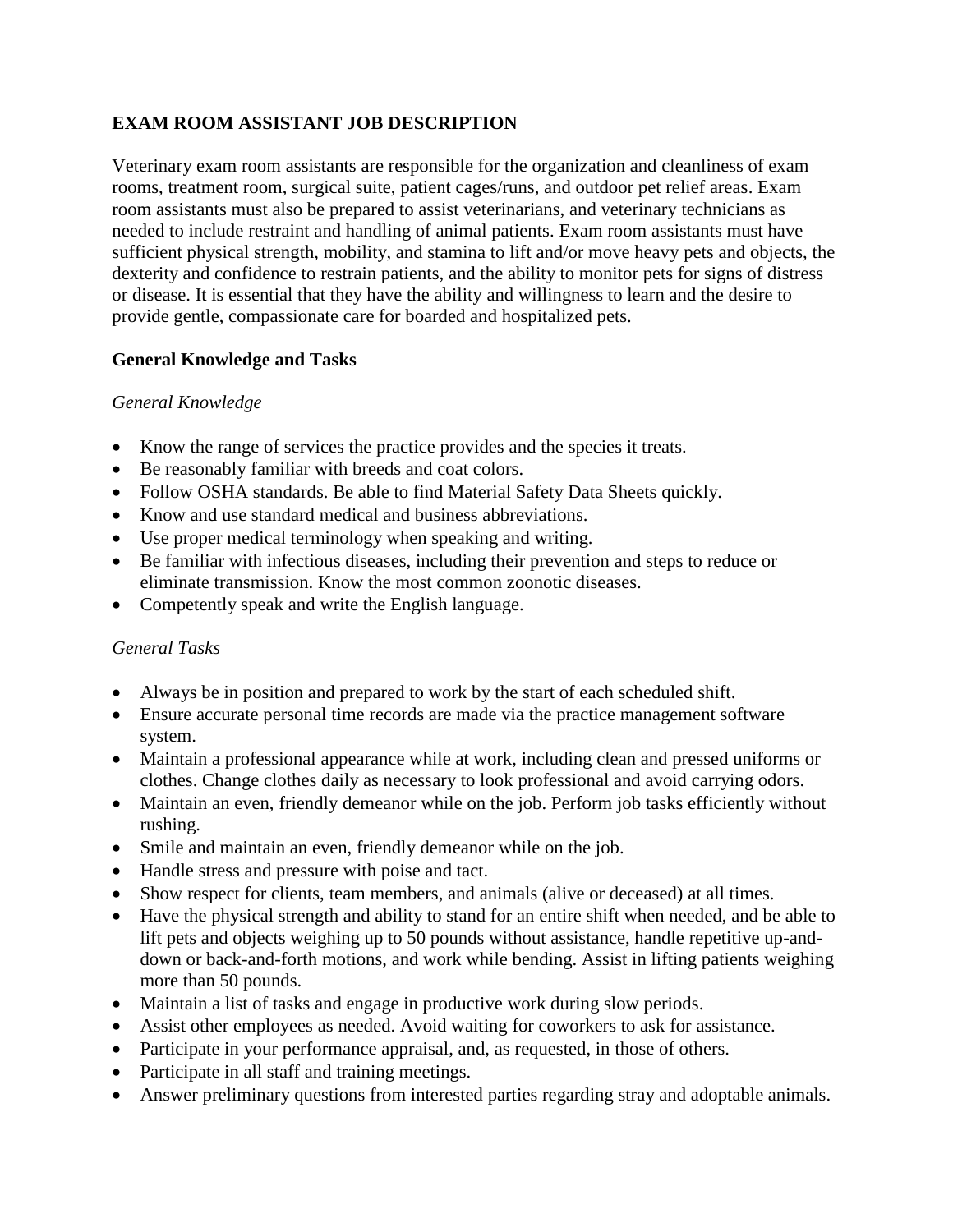- Conduct tours of the practice and/or kennel. Before each tour, ensure that the facility is orderly and that staff and patients are prepared for tours.
- Maintain constant vigilance regarding open doorways that could allow pets to escape from the facility.
- Maintain strict confidentiality regarding clients and patients for whom the practice provides veterinary services.
- Be prepared to handle any pet or facility emergency that may arise, including dog or cat fights, choking or strangulating animals, and facility fire or weather-related emergencies. Follow contingency plans.
- Follow established facility closing procedures to ensure the security of patients, boarders, and the building.

## **Exam Room Tasks**

### *Patient-Admittance Tasks*

- Ensure each exam room fully stocked and clean at start of shift utilizing checklist.
- Be aware of day's appointment schedule and anticipate needed availability of rooms for each appointment.
- Coordinate with technicians to ensure necessary supplies for appointments are immediately available.
- Administer tick and/or flea repellants or pesticides at the time patients are admitted as directed by management.
- Take custody of pets from clients. Restrain dogs with the practice's leashes. Label and store clients' collars and leashes and return them to clients promptly when pets are retrieved from the facility. Note all belongings on admittance paperwork.
- Note special instructions given by clients.
- Assist clients with unruly or unrestrained pets. Ensure that all dogs are leashed and that cats and smaller pets are caged. Isolate aggressive pets. Request assistance as needed.
- Weigh pets and record weights when they are admitted.
- Walk or carry pets to the appropriate wards. Apply identification bands. Settle pets comfortably in their assigned cages and runs. Provide fresh water, if permitted, and clean bedding. Mark cages and runs with pets' cage cards.
- Make sure that all kennel and cage doors are properly secured after admitting or moving patients and before leaving the facility at the end of a shift.

# *Patient-Discharge Tasks*

- Provide clients with summary evaluations of their pets' boarding stays. Advise them of significant events during their pets' boarding, including changes in anxiety and/or signs of illness, such as constant barking (dogs) or hiding (cats), loss of appetite, diarrhea, excessive thirst, sneezing, or coughing.
- On the day of discharge, gather pets' toys, bedding, and food in preparation for discharge.
- Check all pets for cleanliness prior to discharge. Clean, bathe, and/or groom pets prior to discharge as needed. Assess additional fees as directed. Discharge pets.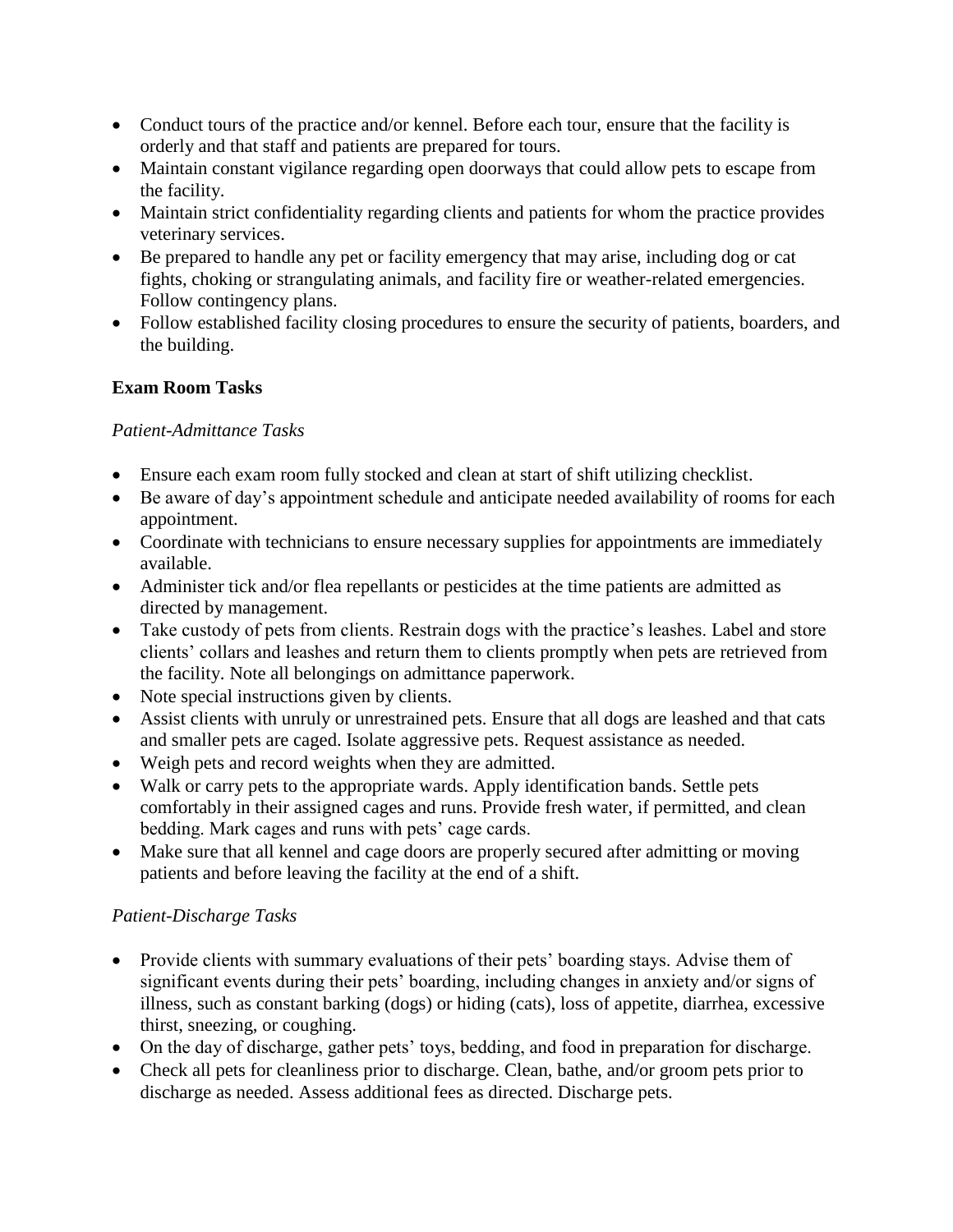- Measure and record pets' exit weights for comparison against entry weights.
- Handle angry or grieving clients with a calm, compassionate, and reassuring manner.
- Assist clients to their cars if needed.

# **Pet-Care Tasks**

#### *Examination and Restraint Tasks*

- Restrain pets in a manner that allows necessary work to be performed, minimizes stress to pets, and ensures the safety of pets and people.
- Know and use, when appropriate, various techniques to restrain fractious pets, including:
	- 1. muzzles, choke collars, Gentle Leader" headcollars, body harnesses, collars, cat bags, and "rabies poles";
	- 2. blankets, towels, or nets to trap and move cats, dogs, and pocket pets;
	- 3. collars and lead ropes through cage doors or chain-link fences or over tables; and
	- 4. use of physical restraint using your body, hands, and/or arms.
- Aid veterinarians and technicians in evaluating incoming animals through examinations and health tests. Assist in administering immunizations.
- Use warning stickers and notations on cage cards and records as appropriate.

## *Contagious-Disease Tasks*

- Follow isolation procedures for contagious or potentially contagious animals. Using the designated products and dilutions for disinfectants, properly disinfect your shoes, hands, and clothing before leaving isolation areas.
- Follow the practice's procedures and state guidelines in handling suspected or potential rabies cases. Inform the kennel manager, veterinary technicians, or doctors of signs that patients are having difficulty swallowing, exhibiting rear- or front-leg weakness, or exhibiting other neurological abnormalities.

### *Pet-Care and Monitoring Tasks*

- Wash, dry, and store patients' bedding and the practice's towels. Bedding should be in good repair. Wash surgical towels separately.
- Maximize pets' comfort with a gentle and reassuring manner. Understand that actions that would constitute animal cruelty under state or local laws or the practice's policies will be grounds for immediate reprimand and/or termination.
- Walk dogs on a double leash or on a leash within a fenced exercise area. Ensure that they are restrained and under your control at all times.
- Prepare meals according to clients' instructions, and feed animals. Note the volume of food eaten or rejected on cage cards or kennel logs.
- Withhold food and water from pets scheduled for or recovering from surgical procedures and anesthesia as directed.
- Rinse and refill water pails and dishes at least once daily. Wash and disinfect them as needed during pets' stays.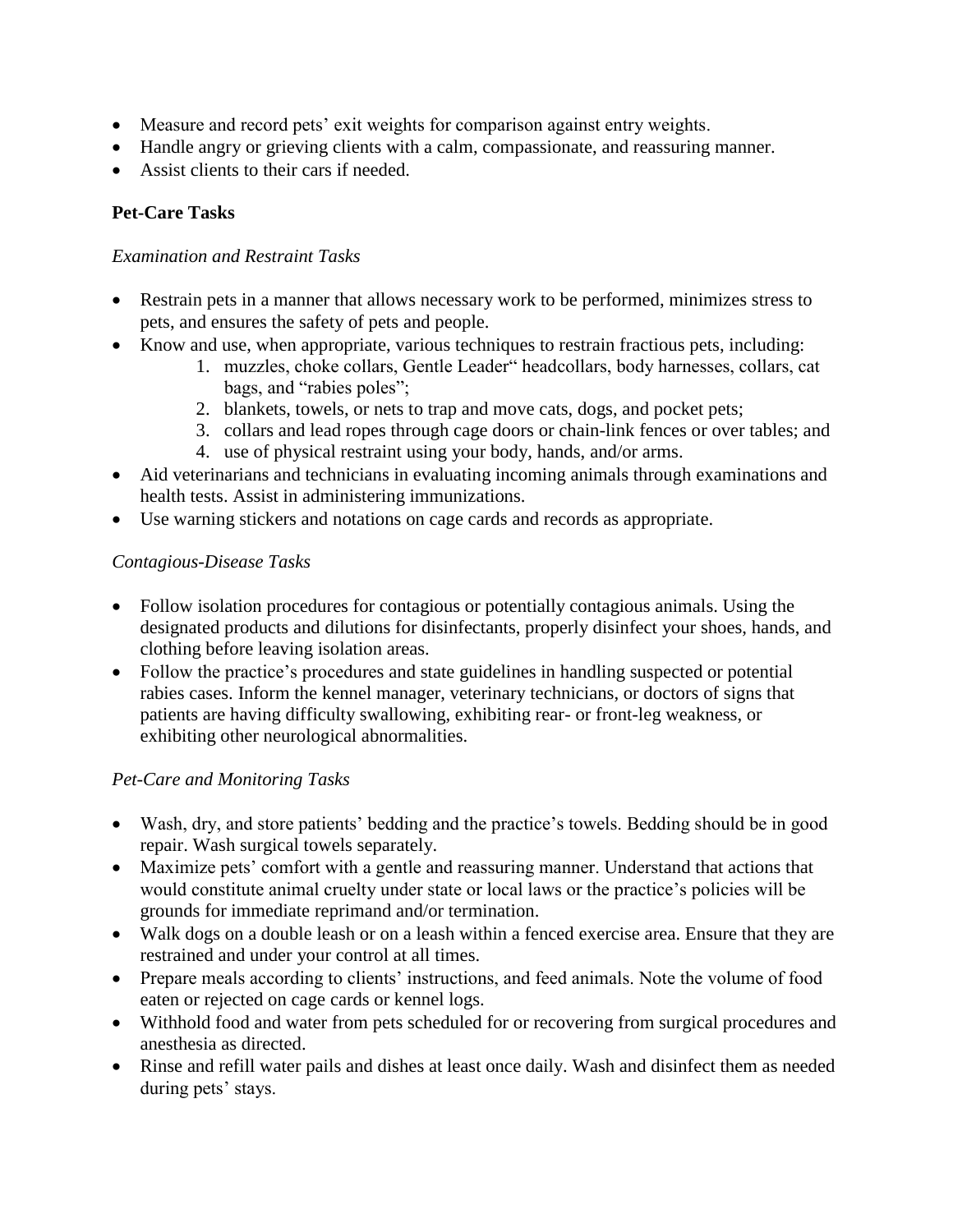- Monitor pets and kennels/cages for urine, feces, vomit, and blood. When noted, clean pets, runs, play areas, litter pans, and cages or runs immediately. Note incidents on cage cards or kennel logs.
- Collect and save urine and fecal samples as requested.
- Continuously monitor pets in your care. Pay particular attention to signs of distress, illness, or injury.
- Know the key symptoms of emergency medical problems likely to be exhibited by boarders. Immediately notify the kennel manager or veterinary staff members if you observe any of the following clinical signs:
	- 1. Dogs or cats that are unable to or are straining to urinate or defecate
	- 2. Dogs or cats in heat
	- 3. Dogs suffering from gastric dilatation and volvulus (GDV or bloat), (i.e., bloated abdomens, unproductive vomiting, vomiting thick ropy saliva, and/or general discomfort)
	- 4. Difficult, heavy, or rapid breathing
	- 5. Sneezing, coughing, or ocular discharges
	- 6. Listlessness
	- 7. Loss of balance
	- 8. Inability to rise
	- 9. Anxiety
	- 10. Seizures
	- 11. Significant vomiting and/or diarrhea, especially bloody or foul-smelling diarrhea
	- 12. Bleeding
- Monitor boarders' behaviors and note potentially aggressive behaviors. Use caution when handling aggressive or potentially aggressive pets. Request assistance when needed for personal safety or for the safety of other boarders.
- Identify a patient's level of pain and possible causes of pain, and understand the medications and methods used to control pain.
- Under the supervision of the kennel manager or a veterinary technician, medicate and treat boarders, including the proper and safe administration of oral, otic, ophthalmic, and topical medications; insulin injections; and subcutaneous fluid therapy. Record treatments on pets' cards and kennel's logs.
- Inform the practice manager or doctors immediately of all bite or scratch wounds you suffer so that reports can be made and you can be referred for timely medical care by a physician, if necessary. Clean all wounds quickly and thoroughly.

# *Grooming Tasks*

- Deflea patients with flea combs, flea sprays, spot-on topicals, baths, dips, or appropriate medication as directed by the kennel manager, veterinary technician, or doctor.
- Detick pets using proper instruments or techniques.
- Trim nails to the quick without causing bleeding.
- Clip and remove matted hair without injuring the underlying skin, and provide other grooming services.
- Administer medicated baths and dips.
- Provide cooling baths for overheated patients under veterinary supervision.